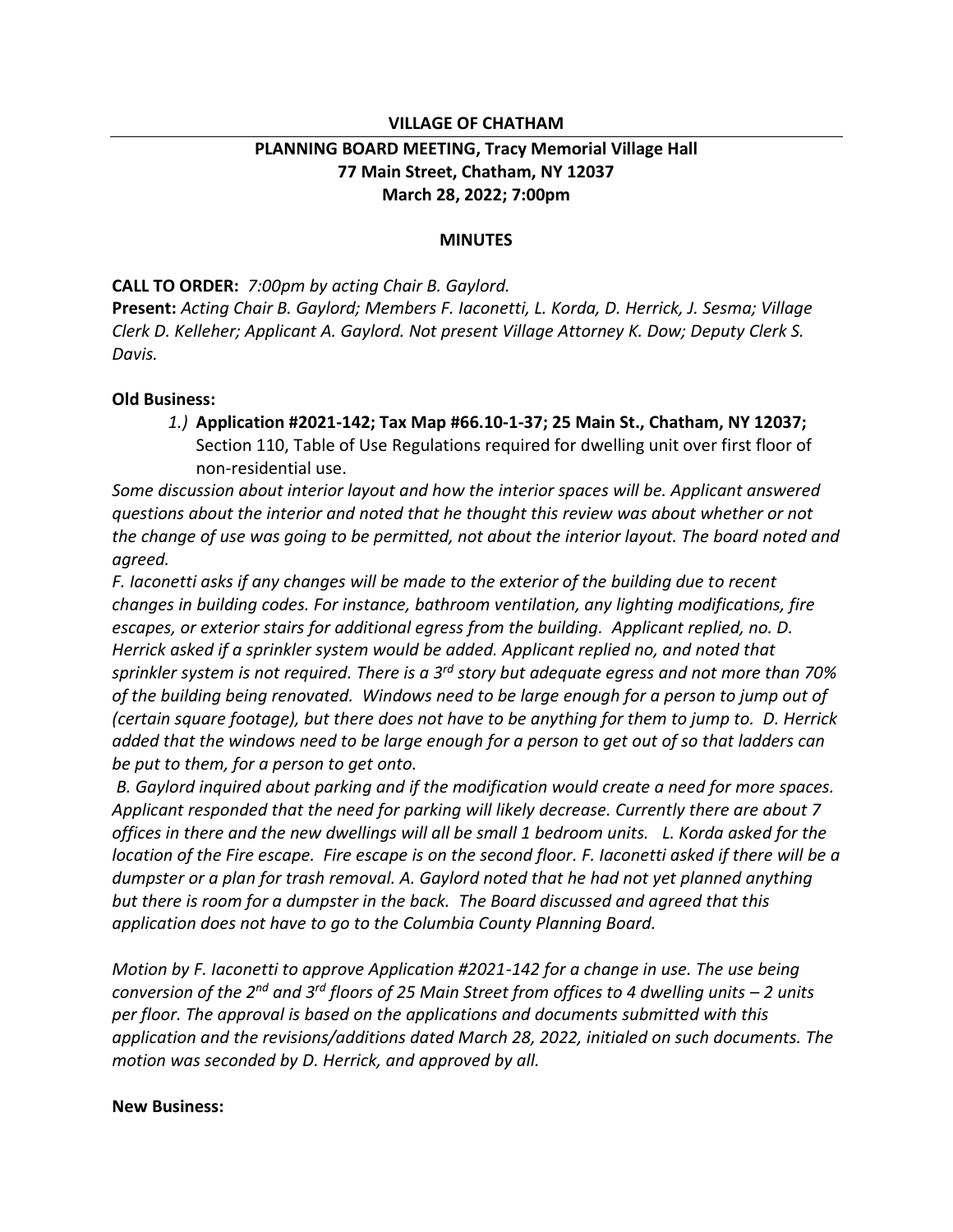# 2.) **Application # 2022-016; Tax Map #66.10-1-37; 25 Main St., Chatham, NY 12037;** Section 110-49, Historic Review required for renovation and re-painting of facade.

*J. Sesma asks the Board if there are set guidelines for historic overlay district in terms of color and style. Board responds that it's very vague, and it's more like "in keeping with the character of the Village". There are no specific guidelines. But color swatches are preferred. We have to have samples or swatches with specific colors noted, not just "light blue" or "dark grey".* 

*L. Korda: Will there be scaffolding? Sanding? Protection of side walk? Applicant will be using scaffolding and may do some sanding. Applicant replied they never know until we get up there. It's not lead paint. It is water based, not very old. They usually start with some light pressure washing and depending on what it looks like they may be able to just paint over it. L. Korda asked about containing the dust or keeping it from the sidewalk or the people walking by. Applicant will try to keep it clean. B. Gaylord: What is the process? Applicant A. Gaylord has tried paint strippers and they are not really effective or less messy.* 

*F. Iaconetti: Question about paint colors. "Mysterious Black", and "Space Black", "Black Horizon"? The palette does not list those colors. Difficult to discern the difference in the colors. J. Sesma notes that the difference in all of the black colors are the finishes…gloss, flat, satin. F. Iaconetti asks applicant if he would at some point provide a couple of the paint "things" from Benjamin Moore. It would be helpful for the Board to be able to see the contrast in colors. B. Gaylord tries to rephrase, "Is the concern that what we see here on paper is not necessarily what it will look like once the building is painted?" F. Iaconetti responds in the affirmative, "Yes, and if the Board is questioned by a resident and asked how could the Board ever have approved those colors?" Having the actual manufacturer paint chips could make it more clear for the Board. J. Sesma agrees that this is a reasonable request.* 

*F. Iaconetti is unsure how he feels. He does not see an issue with the colors themselves as being historic, but he has not personally seen a historic building that is that dark, almost black. Dark, almost black buildings may not be in the Village but they can be seen in other areas such as Hudson. J. Sesma notes that there are black historic buildings all over the county and there have been for several years. It's very trendy. It may stand out because it may be the only one of this color, and everything is brick, and cream, and there's one green building, but there are black historic buildings all over. D. Herrick notes that if it's trendy and there isn't anything like it then he has an issue with it for the Village. It doesn't mean that it fits into our historic nature.* 

*J. Sesma: I do not know that without a style guide that spells out what colors you can and cannot do in the Village can you say that it doesn't fit in. D. Herrick: It's in the Historic District and it is not going to fit in in the Historic District. J. Sesma: Because it's Black? D. Herrick: Because it's a color that is not normally used. It just doesn't fit in. J. Sesma: It's going to be very striking and it's going to stand out but it's not like it's hot pink. I'm just saying where do you draw the line? Technically black is just the absence of color.* 

*L. Korda: I like it. I like it as a design. I like the color combination. I have some mixed feelings about it maybe not fitting historically. But I have to remember that some of the finishes are*